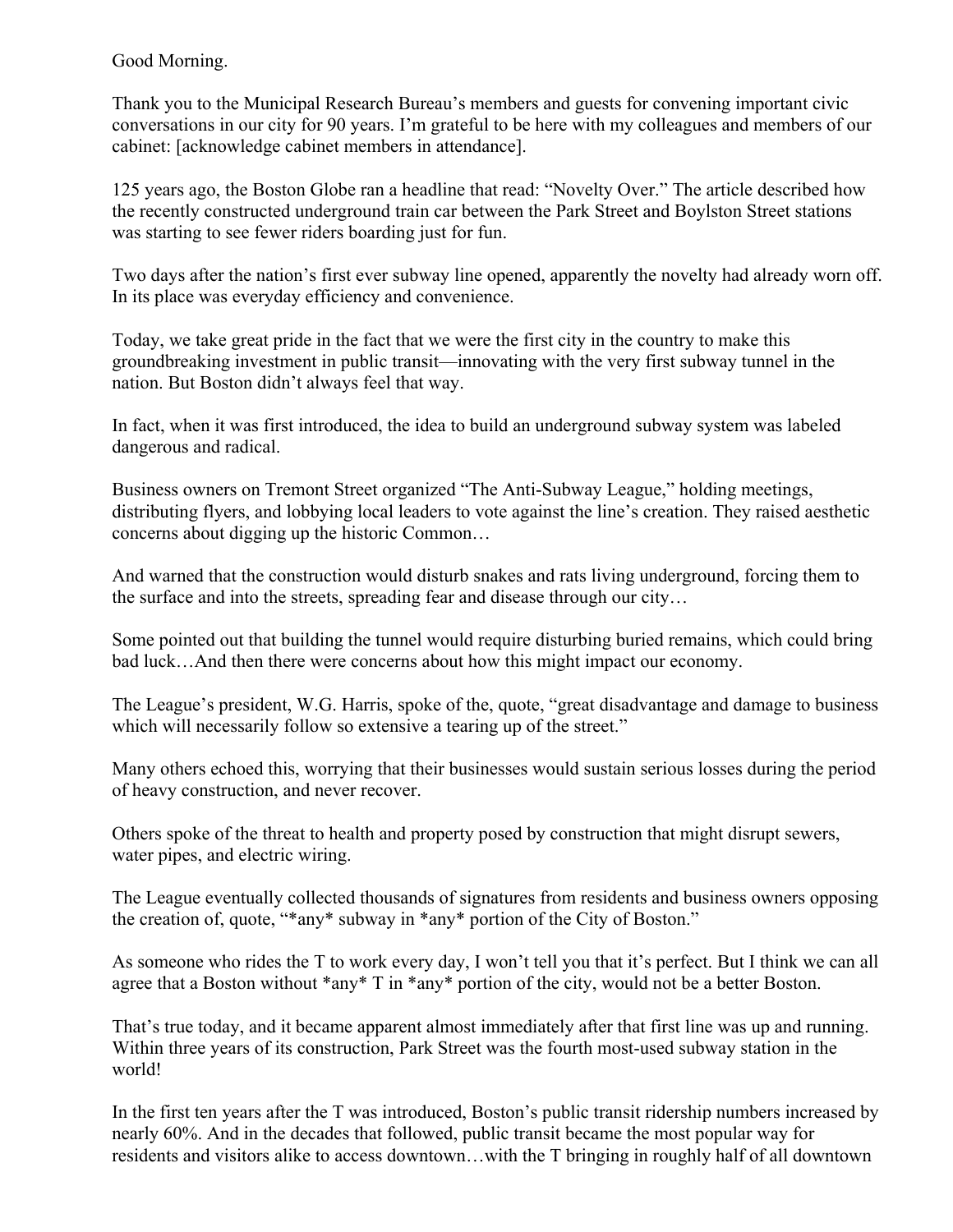foot traffic. The Common was restored, snakes didn't take over the city, and the business owners on Tremont Street couldn't have been happier.

Even more importantly, residents across Boston were connected to jobs, healthcare, education, and housing. Neighborhoods and businesses, parks and libraries, museums and colleges all suddenly became accessible in ways they hadn't been before.

Public transit proved to be a public good in the truest sense of the term.

It connects us to the places and resources we need, to thrive in our communities. And it connects us to each other.

Today, we have a similar opportunity to connect and transform our city in a moment of urgency and possibility.

The urgency is clear.

Cities across our country are struggling to fully emerge from the pandemic. Remote and hybrid work have forever changed our economy and the relationship between where we live and what we do. Boston lost roughly 37,000 residents between 2020 and 2021—a little less than 1% of our total population. But working in-person at our downtown commercial buildings remains down by nearly a third of the pre-pandemic foot traffic. As global competition for talent and capital sharpens in this changed environment of worker flexibility, Boston must become a space where \*people\* can thrive…where innovators and entrepreneurs from all communities and walks of life \*want\* to be, and can \*afford\* to stay.

At the same time, the pandemic deepened existing inequities across our society. From higher mortality rates within Black communities, to the virus's disproportionate impact on women in the workforce, and the urgency of climate action…we are at a crossroads.

And the perception that \*inaction\* is somehow safer—that the status quo comes at no cost—simply isn't true.

Our challenges, long predating the pandemic, have been made more complicated—grown more entrenched—by our own unwillingness to, as the Anti-Subway League President said, so extensively tear up the street. From deferred maintenance on the T or in our school buildings, skyrocketing housing costs, and the deepening racial wealth gap pushing families out, to pollution from increasingly congested roads impacting our long-term health, and the mental health epidemic rooted in trauma, and isolation…

Addressing our longstanding challenges will require all of us. We'll need to embrace the disruption that accompanies the kind of transformative changes we need right now. We must move away from putting bandaids on the symptoms of our problems, and invest instead in tackling root causes.

\*Here\* is where our greatest opportunity lies—in fact, local government stands the best chance to rebuild our economy, democracy, and communities in this moment. Because as intertwined as our challenges are, so are our solutions.

And we're already shifting what's possible through setting a foundation for the future, connecting our communities, and delivering on the details of city government.

1) A FOUNDATION FOR THE FUTURE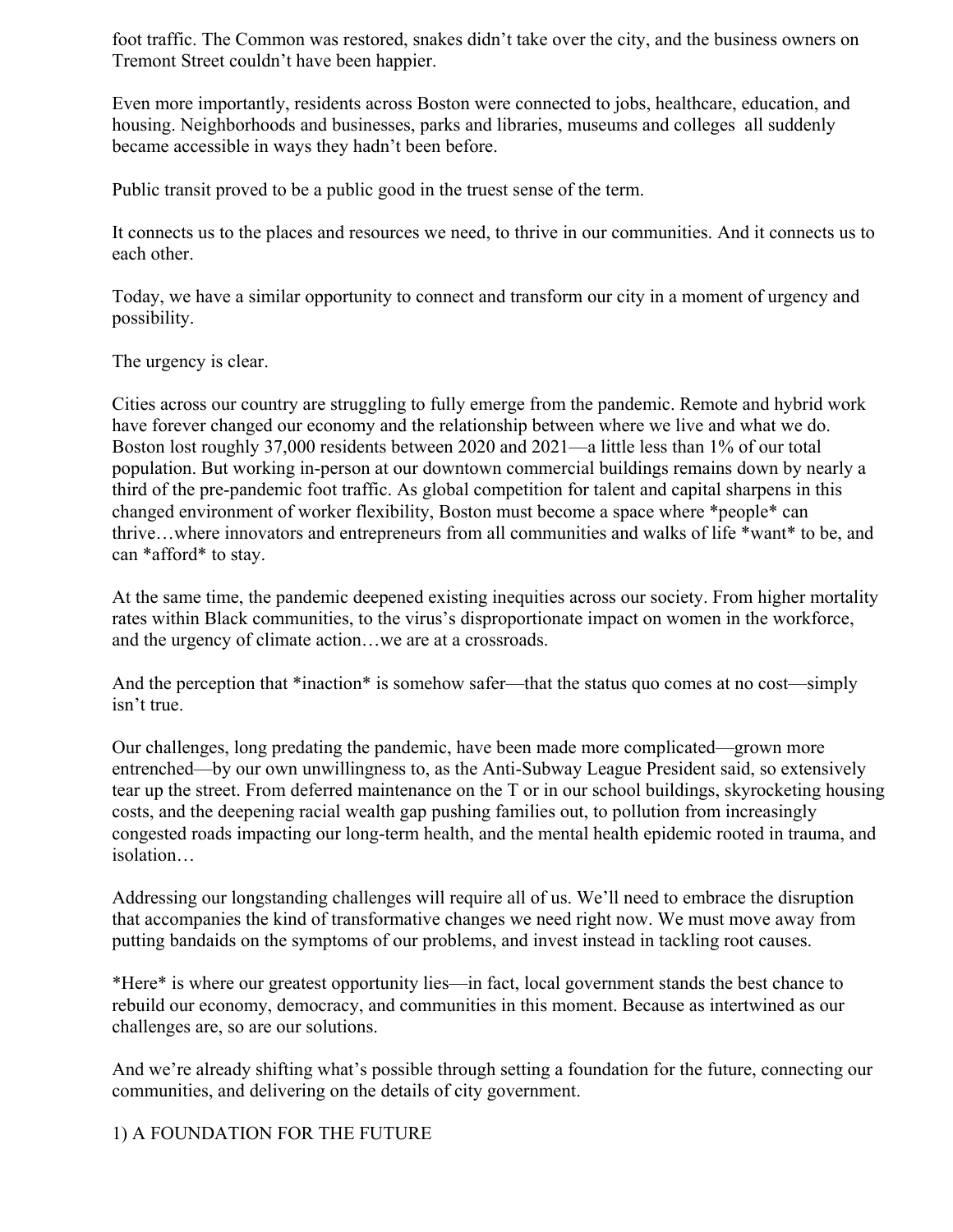Boston may be known for our history and longevity, but our true legacy is that we have pushed this country to reimagine a foundation for the future, again and again—from the birth of our democracy and public education, to life-saving technologies and innovations.

And in 2022, being \*the\* leading city for the future means taking action to become the greenest city in America —a city for everyone, where families can thrive.

We've built on the foundation grown over centuries of collaboration and ecosystem-building through our anchor institutions in healthcare, and higher education, to emerge as a national pacesetter and hub in life sciences, clean energy, and mission-driven tech.

Now, let us build the workforce of the future to nurture and grow these industries, reflecting the full diversity of our communities, here in the birthplace of public education.

– As early as 1888, kindergartens in our city were admitting children as young as three-and-a-half.

Ironically, today—with more definitive science on the significant benefits of early education—we have even more work to do. Between 2017 and 2020, the number of early education centers serving children under the age of five in Boston fell by 24%.

We \*know\* how crucial those first few years of development are. And how powerful it can be to get them right, for our littlest leaders, our families, and our economy.

That's why earlier this year, we established the city's first-ever Office of Early Childhood, committed to creating universal, affordable, high-quality early education and care for all infants, toddlers, and children under the age of five. Over the next year, the office will focus on expanding our options for early education and care, and accelerating the creation of a universal pre-K system.

This upcoming school year, 1,000 more four-year-olds and hundreds more three-year-olds will be enrolled in a quality pre-kindergarten program than when the initiative first began. And we are working to clarify existing siting and funding requirements in the zoning code to embed the centrality of early education and care in Boston's growth.

We'll also be investing in the workforce by building sustainable career paths for early educators, and making life easier for our families by creating a multilingual one-stop shop for program enrollment.

In partnership with BPS, we'll integrate family child care programs with our universal pre-K initiative—because these community-based programs often offer benefits like native language instruction, mixed-age learning environments, and more flexible schedules for working families.

More than one in five family households in Boston have children under the age of five.

When we invest in meeting the needs of our children, we're investing in Boston's families. In Boston's immigrants, and entrepreneurs…our essential workers, and parents, and communities of color. And of course in our youngest residents, which yields the greatest return on investment.

After all, we don't just attract the best and brightest minds—we grow and raise them.

–

Which brings me to our most important and immediate pipeline for talent and innovation in our city: our schools.

As a mom with two boys in Boston Public Schools, I'm deeply aware of the potential our education system has to broaden horizons and widen the paths our young people tread.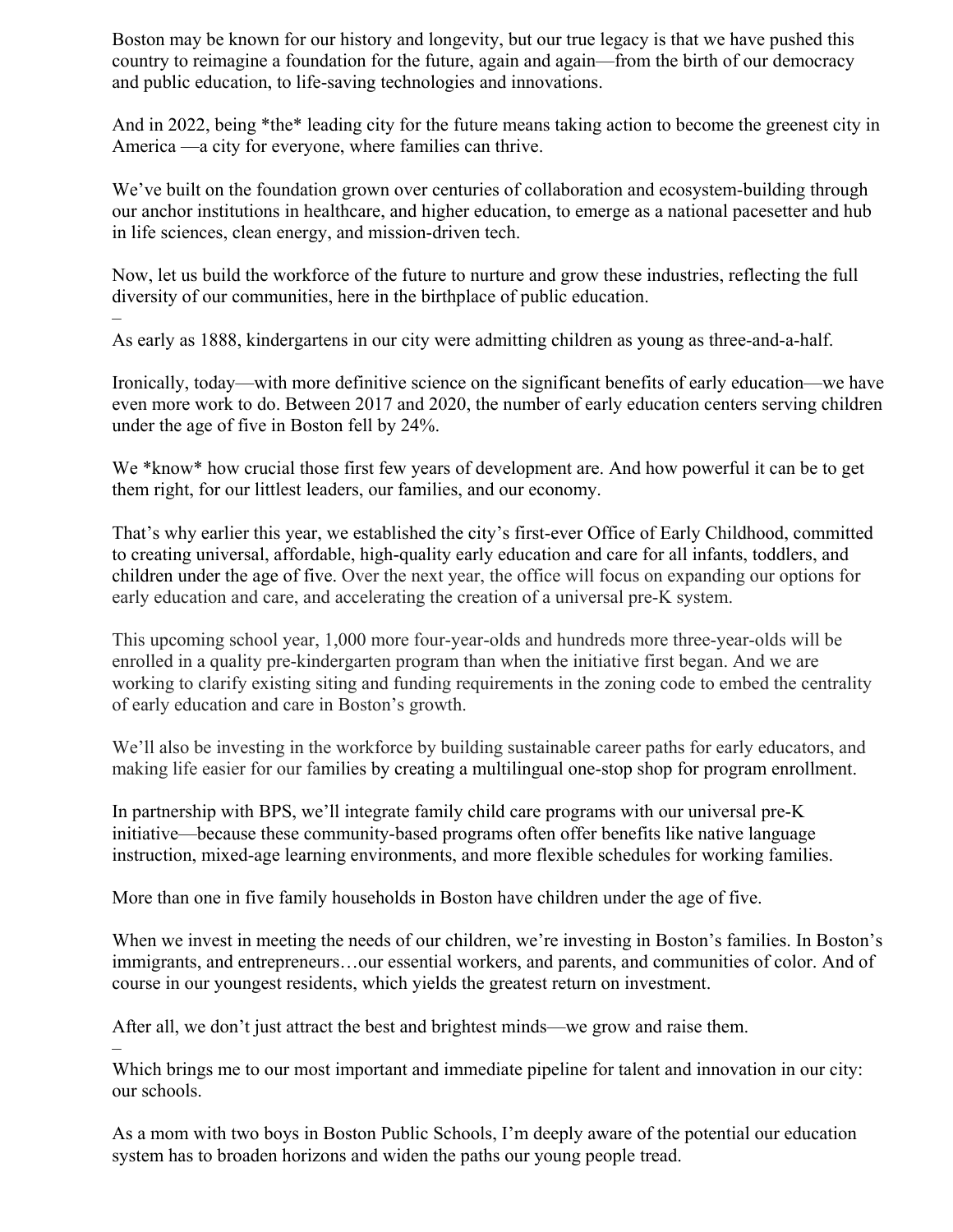And I'm also aware of the ways our current system falls short of that goal. Boston Public Schools today face enormous disparities, deepened by the pandemic, which need to be addressed with urgency.

Over the course of a mayoral term, a child who was just entering kindergarten will be almost finished with elementary school. A student entering high school will be preparing to graduate and leave BPS.

There is no time to waste.

Earlier this month, we announced a major expansion of Boston's early college and innovation pathways, partnering Boston Public Schools with higher education and private sector partners to get a headstart on training our workforce for the future. We also launched our Green New Deal for BPS, because healthy, inspiring facilities are critical for rigorous and nurturing learning.

As we near the end of the search for our next school superintendent, we're also changing the structures throughout all of city government to support our school department. City Hall's Operations Cabinet is growing significantly to share in the community process, design, engineering and construction that will dramatically overhaul our school facilities, so BPS has more bandwidth to focus on teaching and learning.

Other city departments are connecting our young people and their families with resources to close the digital divide, address food insecurity, housing instability, and offer more youth jobs than ever before.

Because preparing our future leaders to reach their fullest potential, means taking a holistic approach to supporting them and the communities that raise them.

## 2) CONNECTED COMMUNITIES

With this group and so many others across the city, we've discussed the barriers and complexities of how Boston's development and success hasn't been shared equitably across our communities.

Today, growing housing costs, made worse by a lack of reliable transportation options, fuels displacement for families across our neighborhoods, and hamstrings companies and organizations looking to recruit and retain talent.

Our charge in this moment is to ensure that Boston's growth connects our communities, with thoughtful, comprehensive planning; and infrastructure for mobility and accessibility.

Last week, we welcomed our new Chief of Planning to City Hall. Arthur Jemison brings a wealth of expertise, wisdom, and vision to embark on the journey of reorienting our processes and structures toward predictability, resiliency, and affordability in Boston. Together with our Chief, our new Director of Operations and Organizational Transformation, and a Director of Urban Design, we will connect our communities with that foundation for the future: our shared growth.

That organizational capacity is backed up by resources for our recovery from the pandemic. We will be directing the bulk of our federal recovery dollars to housing affordability—from preserving existing affordable units, to helping finance new housing, and boosting home ownership. –

Connecting our communities also means doing more to celebrate and uplift the heart and soul of our city…the arts and culture that bring Boston to life, infuse our neighborhoods with energy and inspiration, and make our city a place that people want to live, work, and play in!

The strength and vibrancy of our arts scene underpins our community and our economy. Not only are the arts essential for our mental and emotional wellbeing, they're central to our economic recovery.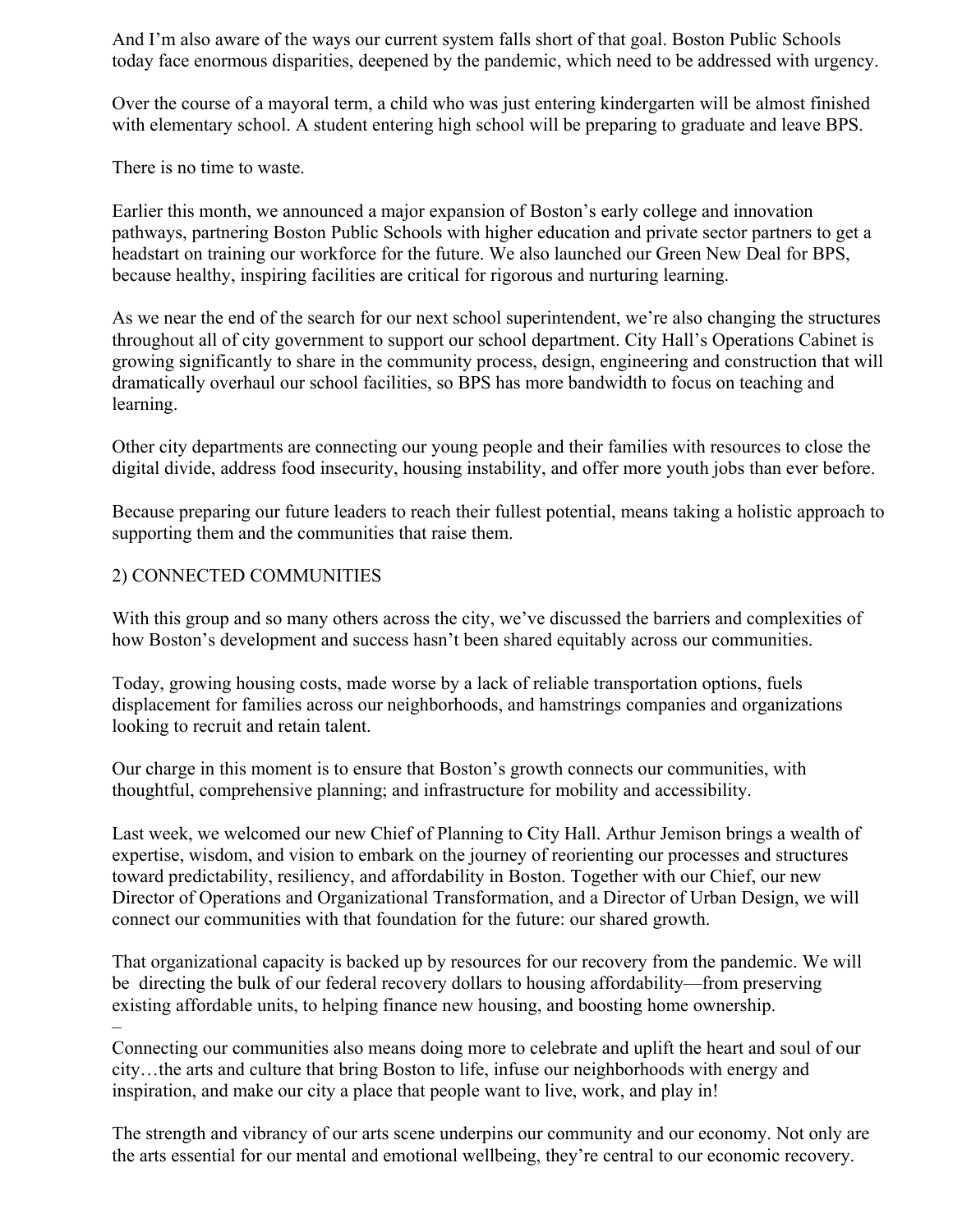And yet we consistently lag behind our peer cities when it comes to public investments in this crucial—and joyous—engine for future growth.

That's why the budget we've proposed—and that's with the City Council right now for consideration—makes a powerful investment in our arts and culture sector through the capital budget, in addition to a proposed investment of federal recovery funds as infrastructure for placemaking, and integrating arts and culture into every aspect of civic life.

## 3) DELIVERING ON THE DETAILS

The challenges before us aren't new—they're long-standing, complex, daunting even. But what's special about city government, especially now, is that there is always room for action at the local level.

Even in our first six months, we've already begun breaking down the details of how municipal government can act with impact.

We're putting our money where our mouth is to close the racial wealth gap, with a focus on equity in city contracting. This month we announced that starting July 1st, City Fresh Foods will—true to their name!—provide fresh, nutritious, culturally relevant food for our nearly 50,000 BPS students. This vended meals contract is valued at over \$17 million dollars, and is the largest non-construction contract the City has awarded to a certified Black-owned business.

As the opioid crisis sweeps through communities across the country, we're innovating and measuring the impacts of a low-threshold, supportive housing approach to prevent the dangers of encampments, and connect residents to services they need.

In the face of accelerating climate change, we're transitioning diesel-polluting school buses to electric vehicles, serviced by Madison Park students who will have the training to step into opportunities in the green economy.

With the pandemic deepening a mental health epidemic, in our schools, homes, and communities, at the city level, we're proposing a new behavioral health center to recruit, train, and place clinicians of color and multilingual providers in much-needed roles to meet our communities where they are.

We're making plans for water and sewer infrastructure, waste management and curbside composting, and street design that add up to a healthy, resilient city for all of us.

Our job is to build the trust needed to do big things together, by getting the little things right reimagining what's possible block by block, week by week.

— I recently had the honor of writing a letter to be included in the time capsule buried in the center of the new City Hall plaza that's currently under construction.

And in the hopes of writing something worthy of the future, I looked to the past.

I read through time capsule letters from previous mayors throughout our city's history—from 1830, 1930, and 1981.

In so many ways it was surreal to read the words of my predecessors reaching through the centuries to convey their hopes and dreams and fears.

There were many differences—in voice, in style, in tone. But they all shared two things.

First: They all made some attempt at imagining our city's future.